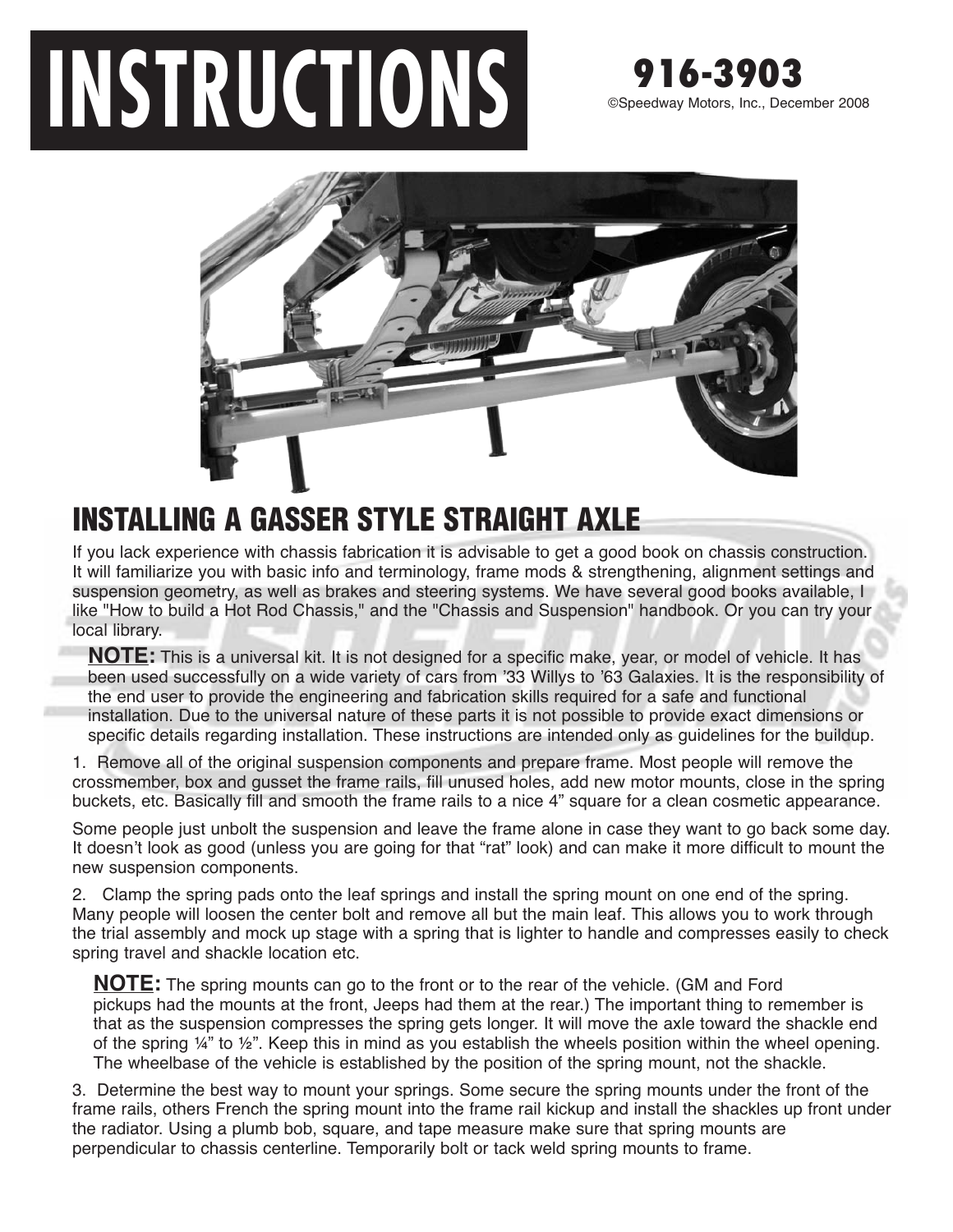4. Using a floor jack raise axle tube up into cradle of axle pads (kingpin bosses are angled in at the top). Double check that the axle is centered in wheel opening as desired.

5. Assemble spring shackle and shackle mount to springs. Determine the mounting position for the shackle mount. The shackle should be slightly off vertical (away from the axle) with no weight on front end. When the weight of the car is on the front end at normal ride height and the spring flattens out and gets longer the shackle should be at approximately a 30-45 degree angle. When the proper location is determined, temporarily bolt or tack weld the mount in place. Use the floor jack to raise the axle and compress the springs until the main leaf is flat and check travel and position of shackle. Double check that axle is centered in wheel opening when spring is at full compression.

6. Next is to properly locate the front axle from side to side. Center the axle on the leaf springs. Measure from the end of axle to leaf spring on both sides. Double check by measuring from the outside of frame rail to end of axle. Drop a plumb bob through the kingpin holes and measure back to rear end or rear suspension mounts on chassis. Measure each side and verify by cross measuring. When axle is centered in chassis and perpendicular to the chassis centerline temporarily install king-pins in top half of axle boss. The kingpins should be tilted toward each other at the top. Using an angle finder on the kingpin rotate the axle in the axle pads until you have 6-8 degrees of positive caster (kingpin angled back at the top). With everything in proper position, tack weld axle to the axle pads.

**WARNING:** Do not weld axle pads to axle with the vehicles weight on the front end! Heat from the weld can cause the axle to bow.

7. Time for the first trial mockup. Install spindles on axle. Install front hubs / rotors on spindles. Install wheels and tires of your desired size. Lower car to the ground until main leaf of front springs have only a slight arch.

**CAUTION:** If the engine is installed in the car and you are using only the main leaf for mock up purposes you will have to support the weight of the car with jacks, or re-install the removed spring leaves, to support the vehicles weight.

If the ride height is acceptable place the vehicle back on jacks, continue with step #8. If vehicle sits to high for your personal taste, you can either go to a dropped axle, re-locate the spring mounts, or have the springs de-arched.

8. Reinstall leaf springs and axle on vehicle. Jack axle up to normal ride height.

**NOTE:** If the drive train is installed in the vehicle and it is at or near its final running weight you can install only those spring leaves as necessary to obtain a slight arch in the springs with the vehicle weight on the front axle. Place jacks under axle to support the vehicle at ride height. Temporarily reinstall spindles and hubs. Leave wheels and tires off at this time.

9. Install steering arms on inboard side of the top mount holes of spindle, extending aft. Connect tie rod on the bottom side of steering arms (it may be necessary to use a ½" spacer between the arm and rod end in order to clear the leaf spring). Adjust tie rod so that the measurement between the left and right rotor in front of and behind the axle centerline are equal. Final toe-in of 1/16" will be adjusted at completion.

10. Install the tapered tie rod adapter stud on pitman arm of steering box with straight shank facing down. Connect drag link to pitman stud and to the top side of the R/H steering arm (again, a spacer will need to be used in order to clear the leaf spring) the steering arm will be sandwiched in between the tie rod and drag link. The 5/8" bolt on the R/H steering arm must be long enough to go through the drag link, steering arm, spacers (as required) and the tie rod. Use quality hardware on all front suspension components (grade 5 minimum, grade 8 preferable). Turn the wheel lock to lock to make certain there is no interference or binding of any steering components. Move suspension up and down a couple of inches, turn the wheel, and check for interference.

11. To fabricate shock mounts, start by measuring from top of axle tube to approximately the center of the frame rail directly above the axle, this is the installed length of the shock you need.. Go to your local NAPA or Advanced Auto parts store and find a shock that will equal that dimension. (Example: your measured installed length is 12". You find a shock which measures 10" collapsed and 15" extended. This puts it in the middle of its travel at ride height.) Or get a pair of our 582-sm500 chrome shocks if you prefer chrome. Attach two (2) of the 910-07225 mount tabs on the lower shock eye (1 on each side). Install one shock mount stud (910-36096) in upper shock eye. The lower mount tabs can be on the front or top of the axle tube, but often interfere with steering linkage if placed on the aft side of axle tube. Hold shock in position and determine the best location for the shock mount stud. Shock should be vertical or tilted back slightly at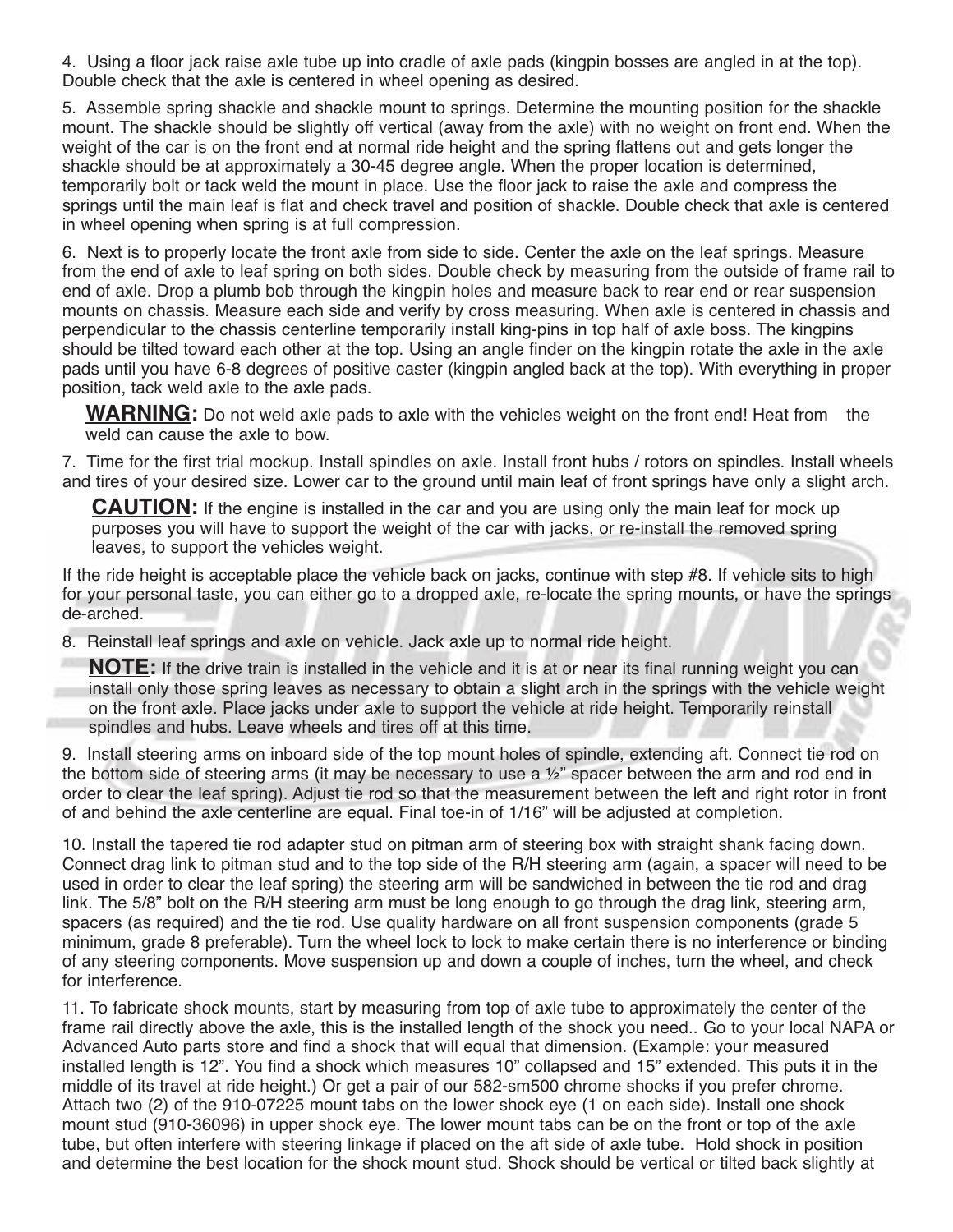the top (5 degrees). When proper location is determined drill a hole through the outside of the frame rail and install the upper shock stud. Position lower mount tabs on axle tube in desired location and tack weld in place. Check for interference during suspension travel and when turning the steering wheel lock to lock. Remove shock to finish weld tabs to axle. Again, do not weld on axle with the vehicles weight on the front end.

12. **RE-MEASURE EVERYTHING!** Make certain that axle is square and centered in car. Make certain that steering operates smoothly, with no interference or binding.

13. Fabricate replacement brake lines and hoses as required for your particular vehicle.

**WARNING:** Do not finish weld components to axle with the vehicles weight on the front end! Heat from the weld can cause the axle to bow.

14. Disassemble everything. Finish weld all components. If you lack the proper equipment or expertise, hire a certified welder to come in and finish all welding. Paint or plate components as desired. Reassemble front end using the instruction sheets provided with the kingpin and brake kits. Connect brake hoses and bleed brake system.

15. With vehicle complete, at normal weight, with steering wheel centered, at ride height adjust final toe-in (1/16"to 1/8").

16. **CAUTION,** vehicle may ride and handle completely differently than it did before. Use caution for the first few miles until you get used to the feel of your new Gasser.





Chevy spindle with heim joints







Ford spindle with heim joints